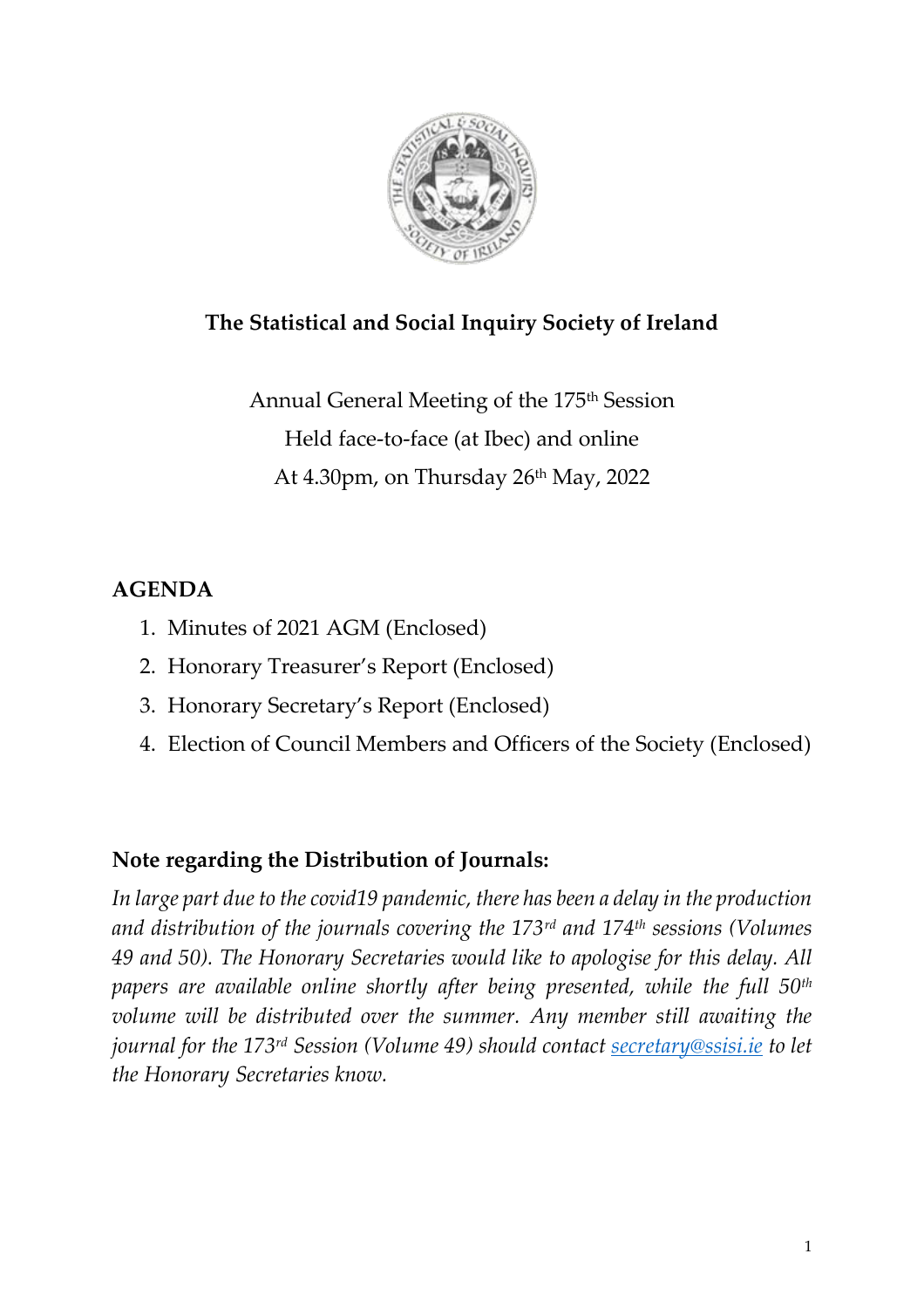## *Minutes of the Annual General Meeting of the 174 th session held online, on Thursday, June 17 2021*



The President, Danny McCoy, was in the chair.

#### **Minutes**

It was agreed, upon the suggestion of the President, that the minutes of the 2020 AGM be taken as read. Barra Roantree proposed that they be approved, and John FitzGerald seconded. These minutes were then approved.

#### **President's Report**

The President reported on the 174<sup>th</sup> session. His report, having been proposed by Alan de Bromhead and seconded by Thomas Conefrey, was approved by the Society.

#### **Treasurer's Report**

The Treasurer's report was presented for the year ended 30<sup>th</sup> September 2020 by the Treasurer, Giselle Gavorskis. The Treasurer's report was proposed to the Society by Aedin Doris, seconded by Eoin Flaherty and approved by all present.

#### **Secretary's Report**

The Honorary Secretary for Meetings, Ronan Lyons, reported on the proceedings of the Society for the current session. The Secretary's Report was proposed by Paul Sweeney, seconded by Eoin Flaherty and approved by all present.

#### **Election of Council Members & Officers of the Society**

All eight members retiring under Rule 8 sought re-election and were returned, having been proposed and seconded by John FitzGerald and Ronan Lyons, respectively: Donal de Buitleir, Robert Watt, Frances Ruane, Sean Lyons, Martin O'Brien, Alan de Bromhead, Alan Barrett and Aedin Doris.

The Society also approved the election to Council of Jenny Connors, who was proposed by Danny McCoy and Jennifer Banim.

On the recommendation of Council, the Honorary Officers remained unchanged. To summarise, the following were duly elected as President and Honorary Officers of the Society for the 175 th session, with new officers in **bold underline**:

| President:                   | Danny McCoy                                      |
|------------------------------|--------------------------------------------------|
| <b>Vice Presidents:</b>      | Brendan Whelan, Donal de Buitleir, Paul Sweeney, |
|                              | John FitzGerald, Noel O'Gorman, Patrick Honohan, |
|                              | Frances Ruane                                    |
| Honorary Treasurer:          | Giselle Gavorskis                                |
| <b>Honorary Secretaries:</b> | Paul Walsh, Ronan Lyons, Alan de Bromhead        |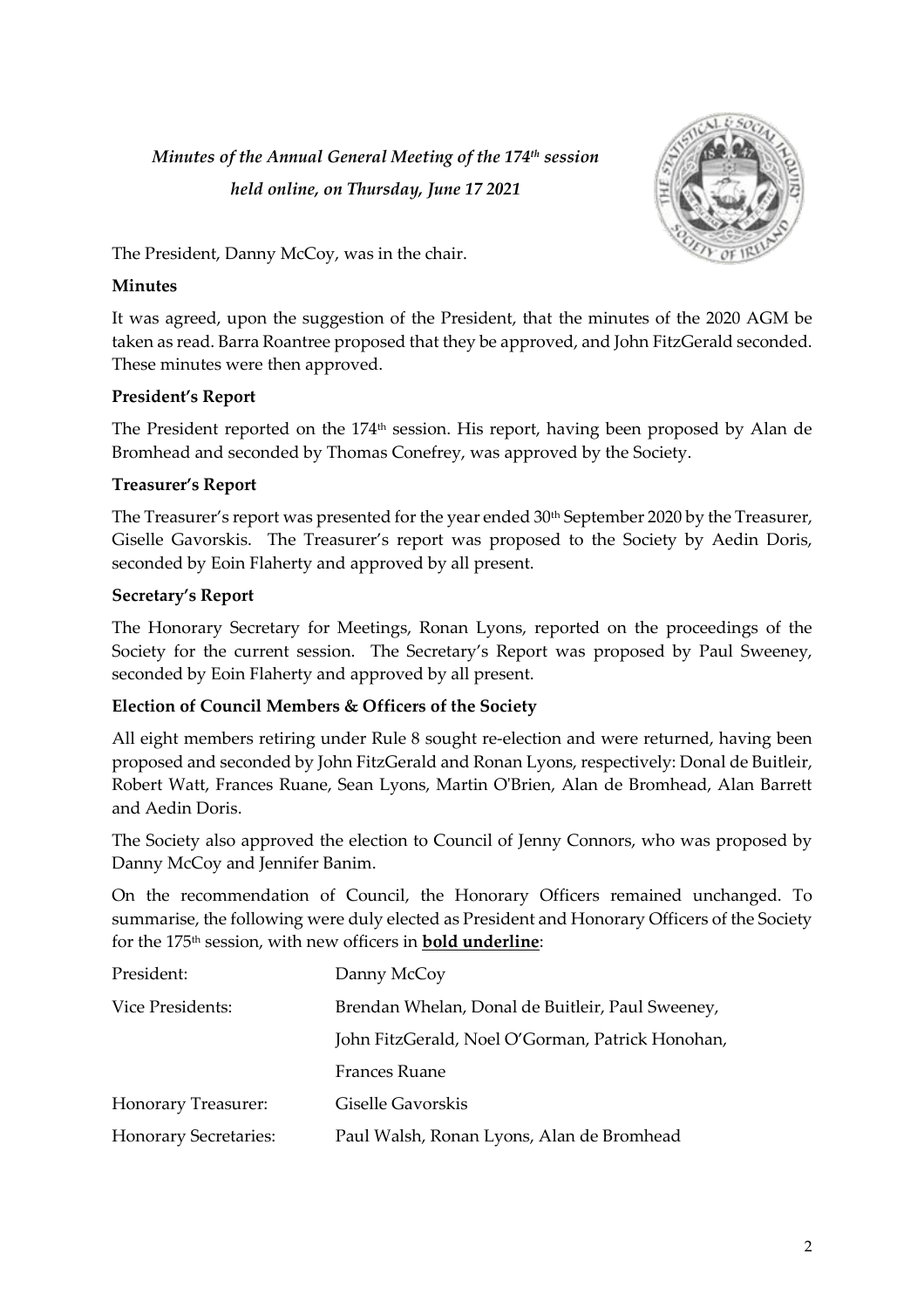

*Honorary Secretary's Report Proceedings of the Statistical and Social Inquiry Society of Ireland One Hundred and Seventy-Fifth Session: 2021/2022*

#### *First Meeting*

The first ordinary meeting of the 175<sup>th</sup> session of the Statistical & Social Inquiry Society of Ireland was held at 4pm on Thursday, 21st October 2021. The event took place in *Áras an Uachtaráin*, with the audience joining online due to the covid19 pandemic, with assistance from Trinity Research in Social Sciences. The meeting opened with a brief welcome from Society Vice President, Paul Sweeney, and the Honorary Secretary, Ronan Lyons, reading the minutes of the previous meeting. The Vice President then invited *An tUachtarán*, Michael D Higgins, to give an introduction, where he reflected on the longevity of the Society and its contributions, as well as challenges for the future. The Society President then gave his Presidential Address, entitled 'Sustainable Development: "Still" The Opportunity for Irish Economic Policymakers'. Responses were given by *An tUachtarán*, Michael D Higgins, and Dr Marie Donnelly. The Vice President then brought the event to a close.

#### *Second Meeting*

The second ordinary meeting of the  $175<sup>th</sup>$  session of the Statistical & Social Inquiry Society of Ireland was held at  $4.30 \text{pm}$  on Thursday,  $16\text{th}$  December 2021, online due to the covid19 pandemic and associated restrictions on physical meetings. Vice- President, Frances Ruane, was in the Chair, for a Symposium with the theme "Societal Impact of our Universities". The symposium included contributions from representatives of NUI Galway, University College Cork and Queen's University Belfast, namely Marie Coleman, Professor of History QUB, Nola Hewitt-Dundas, Pro-Vice-Chancellor QUB, John O'Halloran, President UCC and Ciarán Ó hÓgartaigh, President NUIG. During the subsequent discussion, questions and contributions were made by Giselle Myles, Donal O'Brolchain and Eóin Flaherty. Following the discussion and responses from the authors, the Vice-President thanked those who had contributed, and brought the meeting to a close.

#### *Third Meeting*

The third ordinary meeting of the 175<sup>th</sup> session of the Statistical & Social Inquiry Society of Ireland was held at 4.30pm on Thursday, 27<sup>th</sup> January 2022, online due to the covid19 pandemic and associated restrictions on physical meetings. Society President, Danny McCoy, was in the Chair, for the Barrington Lecture, which was given by Dr Paul Kilgarriff, with the title "Price, Size & Density: Dublin housing in an EU context". During the subsequent discussion, questions and contributions were made by Ronan Lyons, Donal O'Brolchain, Frances Ruane, Patrick Honohan, Sean Barrett, Barry Kelleher and Mary Doyle. Following the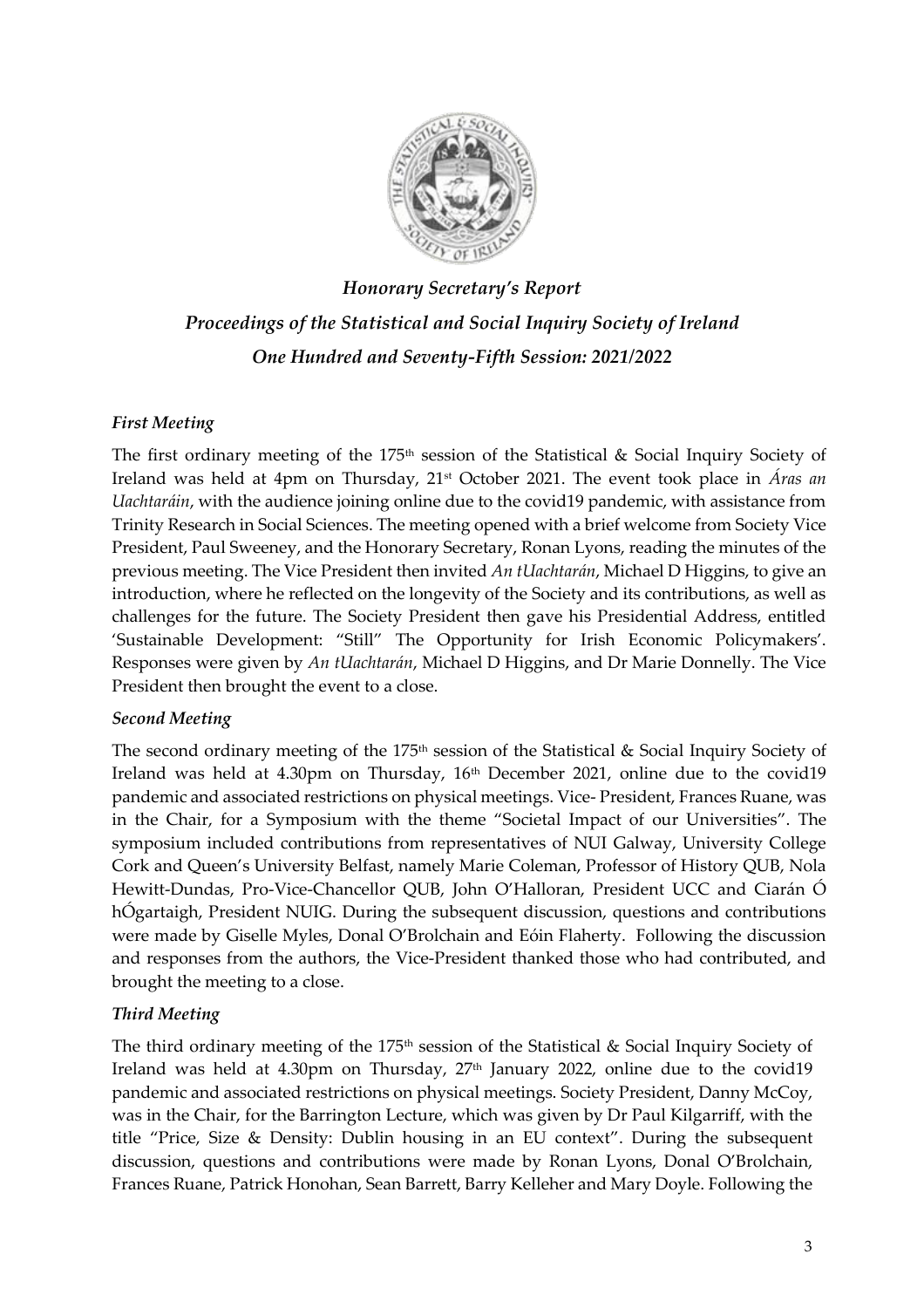discussion and responses from the authors, the President thanked those who had contributed, and brought the meeting to a close.

#### *Fourth Meeting*

The fourth ordinary meeting of the  $175<sup>th</sup>$  session of the Statistical & Social Inquiry Society of Ireland was held at 4.30pm on Thursday, 24 th March 2022, at Ibec, Baggot Street, with the President, Danny McCoy, in the chair. This was the first face-to-face meeting of the Society in over two years, due to the covid19 pandemic and associated restrictions on physical meetings, with an option for joining online. The meeting comprised a symposium with the theme "1997- 2022 - A Generation of Change" and three speakers: Prof Tony Fahy (University College Dublin), Dr Theresa Reidy (University College Cork) and Dr Barra Roantree (ESRI and Trinity College Dublin). Following the three presentations, there were contributions from the floor by Patrick Kinsella, Sean Barrett, Paul Sweeney, John Fitz Gerald, and Ursula Quill. After the discussion and responses from the presenters, the President thanked those who had contributed, and brought the meeting to a close.

#### *Fifth Meeting*

The fifth ordinary meeting of the 175 th session of the Statistical & Social Inquiry Society of Ireland was held at 5.30pm on Thursday, 5<sup>th</sup> May 2022, at the Royal Dublin Society but with the ability for others to join online. The President, Danny McCoy, was in the Chair, for a paper entitled "A Century of Irish agriculture - A policy-driven sector" delivered by Prof Cathal O'Donoghue. The paper was proposed by Prof Ciara Whelan (UCD) and seconded by Prof Alan Matthews (TCD) and during the subsequent discussion, questions and contributions were made by, among other, Eoin Flaherty, John FitzGerald and Pat Crowley. Following the discussion and response from the author, the President thanked those who had contributed, and brought the meeting to a close.

#### *Sixth Meeting*

The sixth and final ordinary meeting of the 175th session has been scheduled to take place at 4.30pm, Thursday  $26<sup>th</sup>$  May, online due to the covid19 pandemic. This will be the Annual General Meeting of the 174<sup>th</sup> session, followed by an invited paper entitled "175 Years of Mismeasuring Ireland? Some Traps Set by Historical Data" authored by Alan de Bromhead (Queen's University Belfast), Alan Fernihough (Queen's University Belfast) and Cormac Ó Gráda (University College Dublin).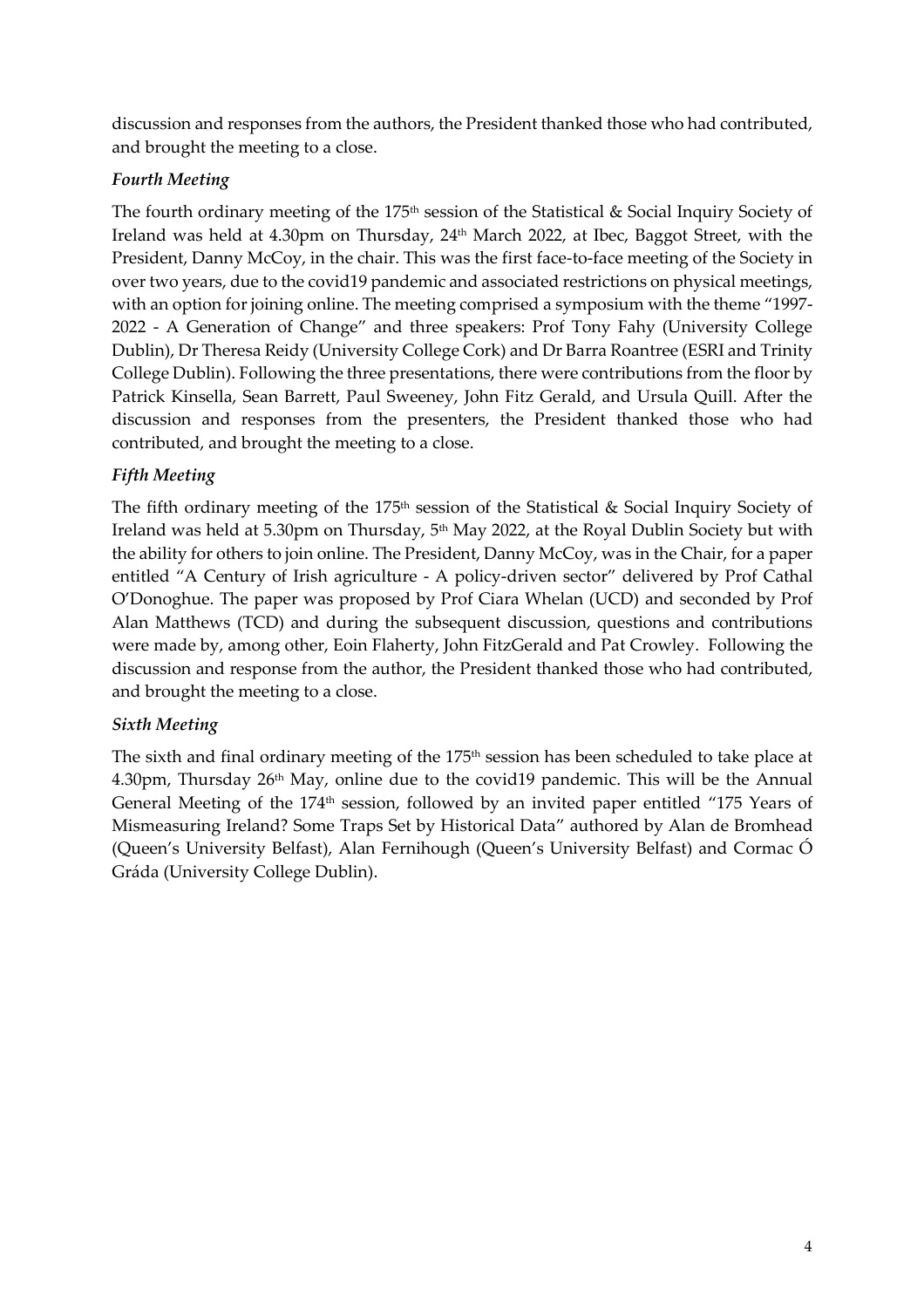

### *Election of Council Membership and Officers of the Society 2022/2023*

#### **Council**

Under Rule 8 of the Society, eight members must retire each year, in order of longest time since last elected. This year, the following Council members – listed by year of first appointment to Council – are required to resign:

- 1. Noel O'Gorman
- 2. Danny McCoy
- 3. Marie Sherlock
- 4. Keith Walsh
- 5. Martina Lawless
- 6. John Fitz Gerald
- 7. Padraig Dalton
- 8. Ronan Lyons

All eight have consented to serving on Council again and the Council recommends that all be re-elected. In addition, Sean Lyons has retired from Council. The Honorary Secretaries did not receive any nominations in time for this meeting. Given that, the Council recommends that Ciara Whelan and John Evans be co-opted as Council members during the next Session.

#### **President & Honorary Officers**

There are three retirements by Society's Honorary Officers: Danny McCoy as President, and Paul Walsh and Ronan Lyons as Honorary Secretaries. The Council is proposing that Paul Walsh be elected as the Society's President for the period 2022-2025, covering the 176th, 177th and 178th sessions. The Council further proposes that Ciara Whelan and John Evans be elected as Honorary Secretaries, if they are co-opted during the summer.

To summarise, the Council recommends the following Honorary Officers for the 176th session, with any changes highlighted in **bold underline**:

| President:                   | <b>Patrick Paul Walsh</b>                        |
|------------------------------|--------------------------------------------------|
| Vice Presidents:             | Brendan Whelan, Donal de Buitleir, Paul Sweeney, |
|                              | John FitzGerald, Noel O'Gorman, Patrick Honohan, |
|                              | Frances Ruane                                    |
| Honorary Treasurer:          | Giselle Gavorskis                                |
| <b>Honorary Secretaries:</b> | Alan de Bromhead, John Evans, Ciara Whelan       |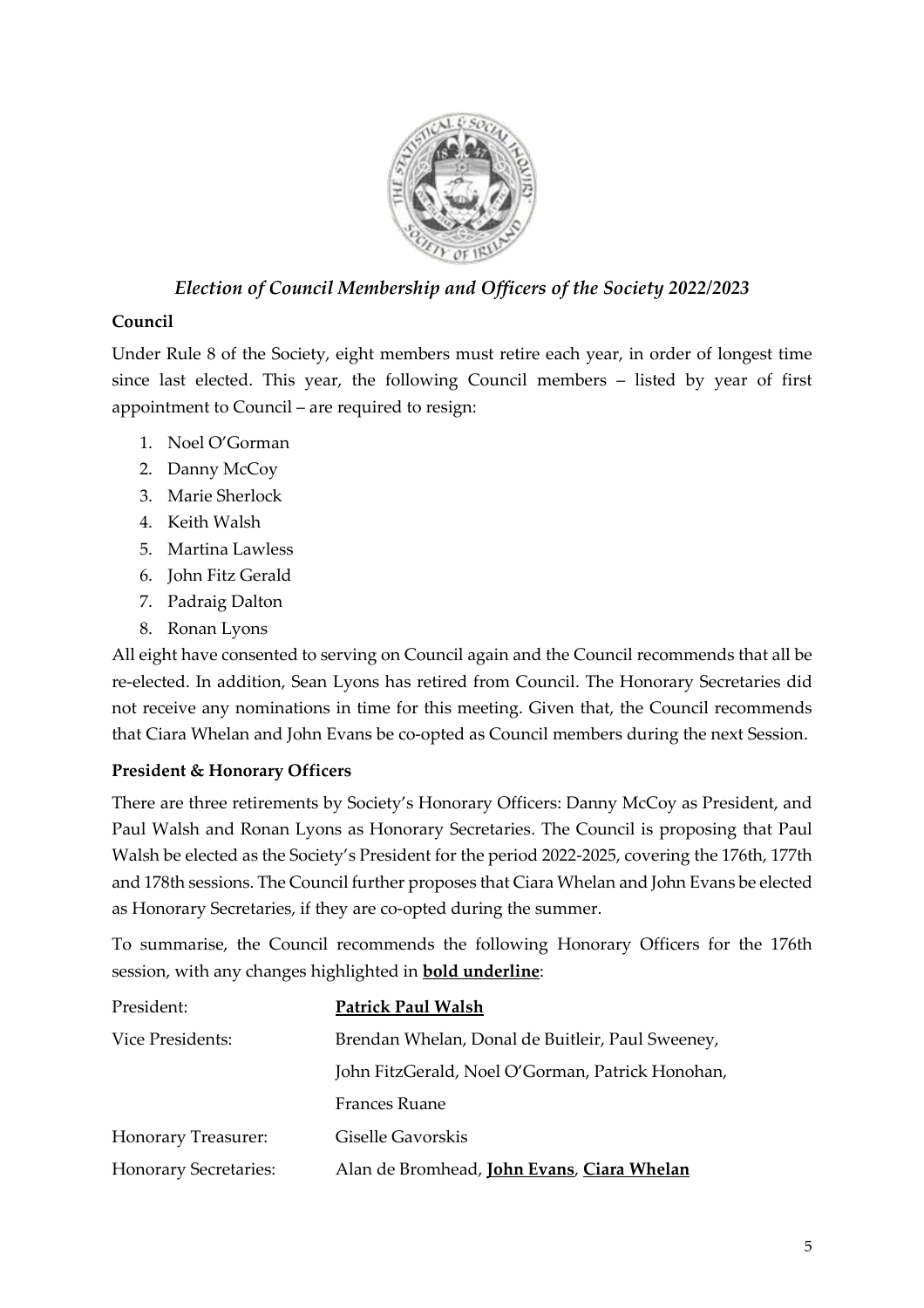# **Out-going Council Members of the 175 th Session (2021/2022)**

## **President**

Danny McCoy, B.Comm., M.Econ.Sc.

#### **Vice Presidents**

Brendan Whelan, B.A., M.A., M.Sc.

Donal de Buitléir, B.A., M.Econ.Sc., Ph.D., Dip.Stat, M.Sc. (Mgt.)

Paul Sweeney, B.A., M.Litt.

John FitzGerald, M.A., M.Econ.Sc., M.R.I.A.

Noel T. O'Gorman, B.A., M.A.

Patrick Honohan, M.Sc., M.A., Ph.D., M.R.I.A.

Frances Ruane, B.A., B.Phil, D.Phil., M.R.I.A.

#### **Honorary Treasurer**

Giselle Gavorskis, B.A., M.Sc.

#### **Honorary Secretaries**

Ronan C. Lyons, M.A., M.Litt., M.Sc., M.Phil., D.Phil.

P. Paul Walsh, M.A., M.Econ.Sc., Ph.D.

Alan de Bromhead, B.A., M.Sc., D.Phil.

#### **Other Members**

Jennifer Banim, B.Sc. Alan Barrett, B.A., M.A., Ph.D. Siobhan Carey, B.A., M.A. Padraig Dalton, B.A., M.A. Aedín Doris, BBS, M.Litt., Ph.D. Martina Lawless, B.A., M.Sc., Ph.D. Sean Lyons, B.A., M.Phil., Ph.D. Martin O'Brien, BBS, M.Econ.Sc., Ph.D. Loretta O'Sullivan, B.A., M.A., Ph.D. Marie Sherlock, B.A., M.Phil. Chris Sibley, B.A., M.A., Dip.Stat, Ph.D. Keith Walsh, B.A., M.Econ.Sc., Ph.D. Robert M. Watt, B.Sc. (Mgmt), M.Sc. (Econ)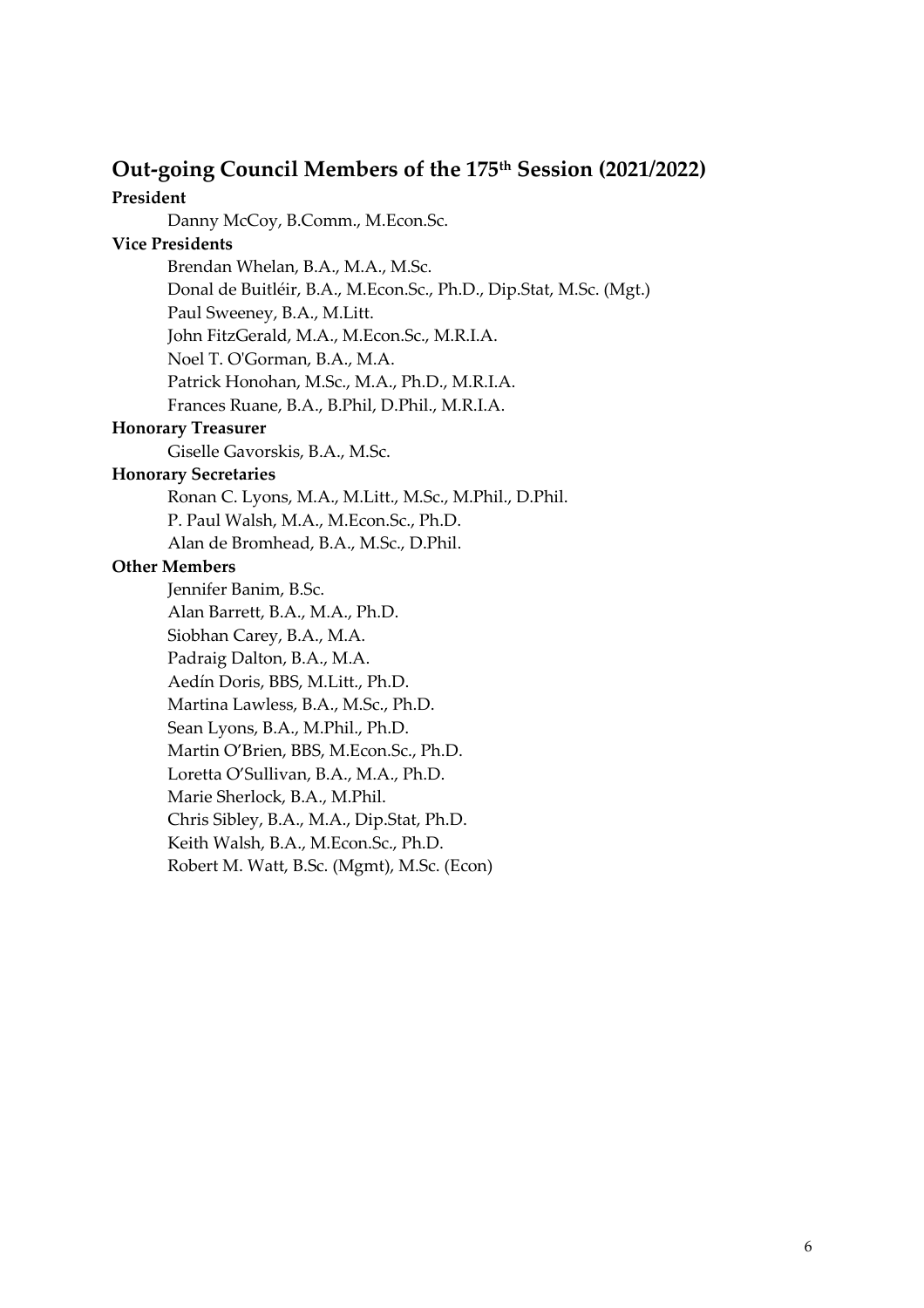#### **STATISTICAL AND SOCIAL INQUIRY SOCIETY OF IRELAND**

**INCOME AND EXPENDITURE ACCOUNT YEAR ENDED 30 SEPTEMBER 2021**